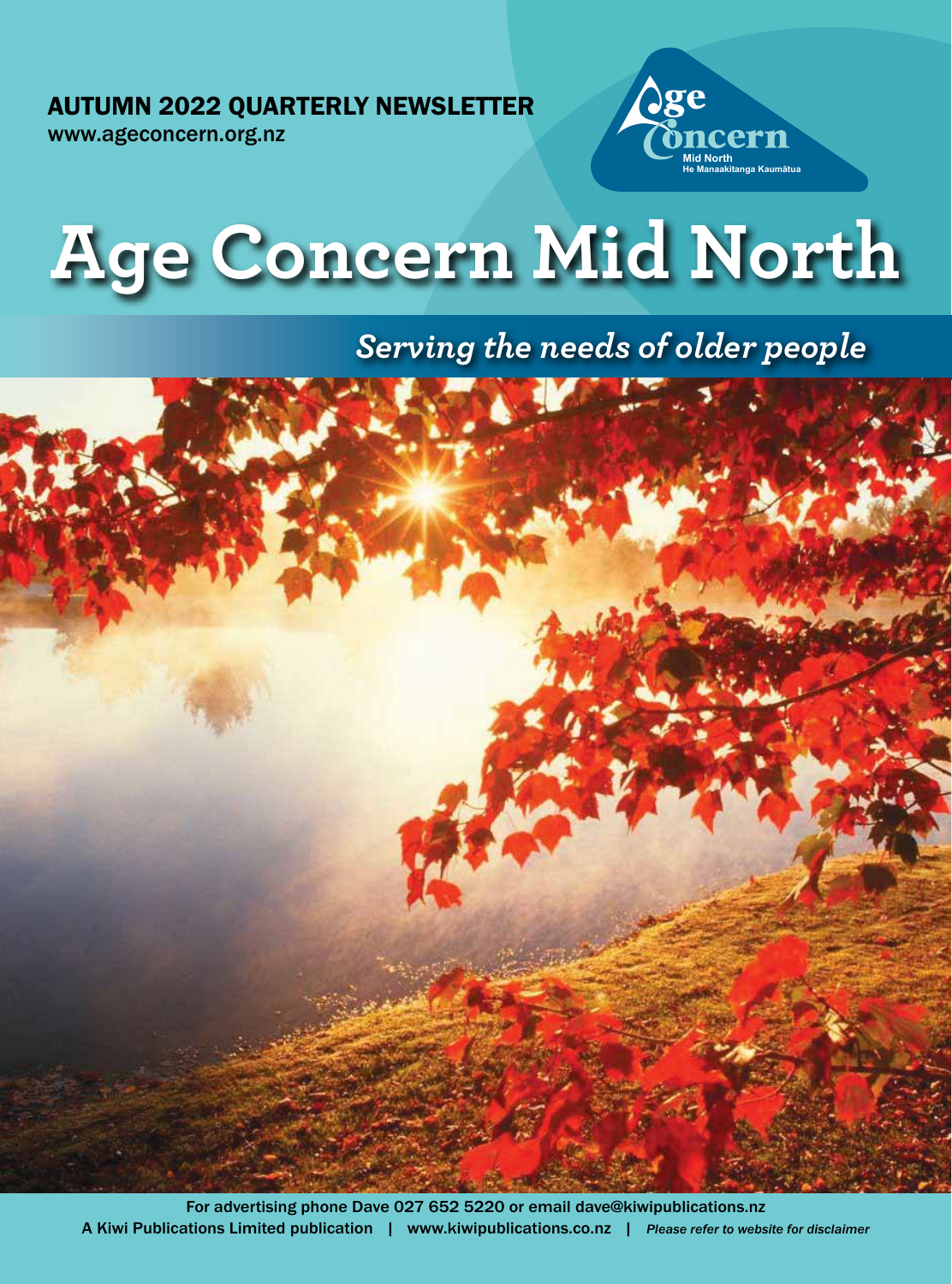# Contact Information

Phone: (09) 407 4474 Fax: (09) 407 4458 Email: info@acmn.org.nz Address: Kingston House, 123 Hone Heke Road, Kerikeri 0230 Postal Address: PO Box 214, Kerikeri 0245

#### OFFICE HOURS

9.00am - 1.00pm Monday to Friday

### Do you have time for others?

Regular visits can make a real difference to an older person's health and happiness, and our volunteers tell us that they really enjoy and benefit from, their role. If you would like to spend time with and older person, we want to hear from you.

### Would you like more company?





Ph: 09 407 7099 93 Kerikeri Rd, Kerikeri (above Pagani) info@lawnorth.co.nz

If you are feeling lonely, or would like more social contact, its important to do something about it. Our Accredited Visiting Service is a befriending service that provides regular visits to older people in the community. Our visitors are volunteers who would like to spend time with an older person each week to enjoy a conversation and shared interests.

*For more information about this service contact (09)4074474*



*The views expressed in this newsletter are not necessarily those of Age Concern Mid North. The inclusion or exclusion of any product does not mean that the publisher or Age Concern advocates or rejects its use.*

# From the President

**LAWYERS: Dennis McBrearty, Simon Dominick, Richard Ayton, Graham Day, Laurel Simm and Huia Azimi**

# ESTATES • WILLS • TRUSTS RETIREMENT LAW BUYING/SELLING PROPERTY

# From the Managers Desk

Juen Duxfield

#### Welcome to 2022

What will year 2022 bring with it? We all have to make sure we keep safe by wearing masks and not forgetting to scan when visiting and shopping at any business.

For us here at Age Concern there have been some changes. In December 2021 Kayla accepted another position, a career move for her, we will miss her as will those members that had fun at Strength and Balance, AVS and other activities that Kayla enjoyed participating in. We wish her the very best.

The Kaikohe Strength and Balance class will be facilitated by Shirley Rawiri and starts on the 18th February at 10am. Shirley is also working in the office on a Monday, until we get a replacement for

Age Concern Mid North's Board and I would like to wish our members a very "Happy and Healthy New Year".

From comments Juen and I received from members at the Christmas Luncheon at the Kerikeri Cruising Club everyone enjoyed their meal. It was quite different from our usual meal and not what was expected but still delicious and reasonable for two courses.

We do hope you all had a memorable Christmas with family and friends as we were so lucky to have had very warm, fine weather in the Far North compared to other areas of New Zealand.

I have recently had emails from Age Concern New Zealand. This is going to be another extremely busy year at Head Office. Age Concern New Zealand's Chief Executive Officer Stephanie Clare has resigned after six years at the helm which for her and staff has been a very challenging and eventful time. As our leader Stephanie has raised the profile of Age Concern and contributed so much. She was due to visit Kerikeri again last year but this meeting was cancelled due to Covid -19. Thank you Stephanie for all your hard work as so many elderly New Zealanders have benefited from your time at Head Office. Age Concern Mid North wishes you a very happy and healthy future.

Friday the 25th February 2022 is our first "Meet and Greet" for the year now called "Supporting Seniors". Please note "Supporting Seniors" is always held on the last Friday of the month from 10 am to 12 noon. We

usually have morning tea first and then a speaker and another "cuppa" afterwards for those that have the time to stay on and meet the board and get to know their fellow members. Due to this new Covid variant "Omicron" some meetings could be cancelled at short notice. Hopefully not our first one for the year.

A visitor over Christmas from Tauranga bought a container of Tim Tam Truffles with her which are delicious and quick to make. I asked Betty for the recipe so I could include it in our first Newsletter and she said she doesn't usually give away her recipes especially one she always has in her freezer for unexpected guests but as we live so far away I could have it. I hope you enjoy these tasty treats.

Please check your receipts from the supermarkets. I recently bought a Buttercup for supposedly \$3.99 and found I had been charged \$8.99 for a Pumpkin instead. \$5.00 difference. So please be aware and make sure you take your receipts home and don't leave them at checkout when asked do you want it or

not.

Juen our Manager has been very busy back at work since the 5th January not only organising and planning for 2022 but having to find funding as well to run Age Concern Mid North. Last year we lost one of our major grants which is making it even harder than usual for Juen. I would also like to thank Shirley Rawiri a board member for once again stepping in to help Juen out in the office at this present time.

Kind Regards *Jan Flowers* 

Kayla. Kerikeri Strength and Balance will start again 16th February at 11am, Jean Johnston has agreed to facilitate that class. I will be contacting people to confirm dates.

Young at Heart starts on the 10th of February at 11am. Seat to Heal on the same date starting at 10.30am (half hour session.)

Watch out for our advertisements regarding the Safe with Age driving workshops. Our meet and greet meetings will go ahead, vaccination passes will be

scanned.

The Christmas Dinner was a really lovely event, lovely food and the location simply beautiful. I would like to thank Josephine Webb for her help in sharing the workload and making it such a successful day.



# PLEASE SUPPORT OUR ADVERTISERS

Many thanks

Our advertisers support enables the continuation of our newsletter. Please support them where you can and let them know where you found them.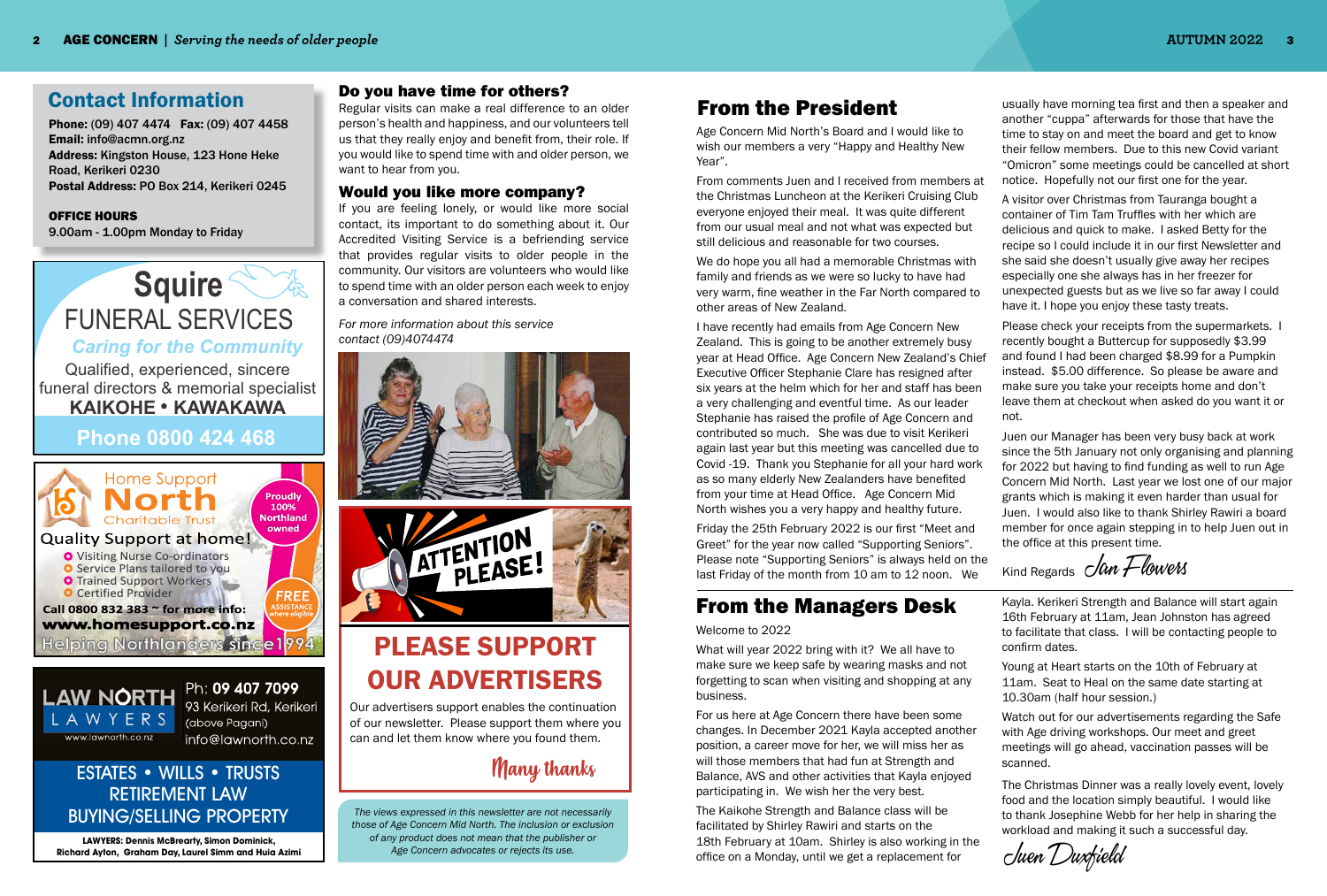Isobel Harris-Clark doesn't remember a time when she didn't live with her grandparents in Summerset by the Ranges, Levin. She was just over two when her

grandmother, Gwyneth Harris, collected her from the social worker who'd brought her south on the bus and took her home to her villa, and there Isobel stayed, until she left in 2019 to go to Otago University.



Isobel's babyhood had been challenging, with her parents unable to provide the stability she needed. Gwyneth had raised six children, and nurtured Isobel in the village within the same frameworks – love, routines, expectations and lots of activities. She remembers, "I knew Isobel needed routines to give her security. I got her into preschool three mornings a week to give her friends, and we did lots of activities – we went to plays, the pantomime, the circus, and library programmes. When she was little, I took her to meetings in her pushchair; she had books and snacks, she was always happy." On Sundays Isobel went to church, sitting with Gwyneth in the choirstalls.

Isobel was also part of village life, going to all the events with her grandparents. Gwyneth remembers explaining, "Isobel, there are people here with wobbly legs and walkers, so you have to be careful and quiet." She quickly became the Christmas fairy and the Easter bunny's helper. Isobel's still Santa's helper when she goes home for Christmas. Her great aunt and uncle also lived in the village; Isobel remembers "They were very gregarious, they ran all the events – St Patrick's and St Andrew's Day breakfasts, shared dinners, communal fireworks – and I loved getting involved. If I lost a tooth – especially the time I lost one at a potluck dinner – I got lots of coins from all the Tooth Fairies there."

Sometimes living in the village gave Isobel an advantage over her schoolmates. The mini-golf course was a great drawcard, as were the grounds. "We could practice gymnastics on the lawn – I had a bigger backyard than anyone else! One of the residents told me recently how much she enjoyed watching us practicing from her window – she'd been a gymnast herself." Looking back, Isobel says, "Growing up in a retirement village was my normal, and we made it

work."

By contrast, Milly French is only ten, but she has very similar views about the time she spends in Northbridge Residential Village on Auckland's North Shore. Milly's mother Rachel died when Milly was four; since then she's spent every second weekend and much of her school holidays with her grandmother Carol and stepgrandfather Dennis Thornbury. Carol says Milly's made friends with their neighbours, mainly women on their own: "People have been very welcoming, especially on our apartment floor. Our neighbours treat her like a friend, they look forward to seeing her. And there's so much to do – we swim in the pool, use the spa, and go to the beach. Northbridge is informal and unfussy, so it's easy to have her here. It's her second home, and she feels safe."

Milly agrees. "I love seeing all the lovely people here. And it's really fun in the pool. Gramps races me, and I make a little floaty house out of the pool noodles and Gramps pretends to be a leopard seal."

The differences between living in her father's house and her grandparents' apartment are all taken in her stride as well: "It's quite different to come to the apartment, it's bigger than my house and I like the way Granny has a rubbish chute so we don't have to do the bins and mow the lawns. It's really nice and quiet out on the balcony. At Christmas people decorate their doors and railings, and Ross, who delivers the mail, puts tinsel on his mobility scooter basket, it's lots of fun. We give the neighbours on our level Christmas baskets with fudge and biscuits."

As growing up in a retirement village did for Isobel, Carol says going to village functions has given Milly confidence. "It makes her feel grown up, being part of an adult community. I think it's been very good for her."

While these arrangements are relatively uncommon, with goodwill on all sides they can work well for the families concerned and for other residents. They give a taste of multi-generational living in an older community, and having a child around regularly may go some way in filling the gap for residents whose grandchildren don't live nearby. Isobel and Milly are living proof that it can indeed take a village – even a retirement village – to raise a child.

To read more about this remarkable story, visit Retirement Life website - https://www.retirementlife. co.nz/grandparents-in-retirement-villages

# Grandparents raising grandchildren in retirement villages

*Article supplied by Retirement Villages Association*

In the following analysis the French Professor Bruno Dubois Director of the Institute of Memory and Alzheimer's Disease (IMMA) at La Pitié-Salpêtrière - Paris Hospitals/addresses the subject in a rather reassuring way:

### "If anyone is aware of his memory problems, he does not have Alzheimer's."

- 1. I forget the names of families ..
- 2. I do not remember where I put some things ..

It often happens in people 60 years and older that they complain that they lack memory. "The information is always in the brain, it is the "processor" that is lacking."

This is "Anosognosia" or temporary forgetfulness. Half of people 60 and older have some symptoms that are due to age rather than disease.

#### The most common cases are:

- Forgetting the name of a person,
- Going to a room in the house and not remembering why we were going there, a blank memory for a movie title or actor, an actress,
- A waste of time searching where we left our glasses or keys ...

After 60 years most people have such a difficulty, which indicates that it is not a disease but rather a characteristic due to the passage of years ...

Many people are concerned about these oversights hence the importance of the following statement: "Those who are conscious of being forgetful have no serious problem of memory."

"Those who suffer from a memory illness or Alzheimer's, are not aware of what is happening."

Professor Bruno Dubois, Director of IMMA, reassures the majority of people concerned about their oversights:

"The more we complain about memory loss, the less likely we are to suffer from memory sickness."

# Anosognosia (what the heck is it?)

#### Now for a little neurological test. Only use your eyes 1. Find the C in the table below!

OOOOOOOOOOOOOOOOOOOOOOOOOOOOOOOOOOO OOOOOOOOOOOOOOOOOOOOOOOOOOOOCOOOOOO OOOOOOOOOOOOOOOOOOOOOOOOOOOOOOOOOOO

### 2. If you have already found the C, then find the 6 in the table below.

99999999999999999999999999999999999999 99999999999999999999999999999999999999 99999999999699999999999999999999999999

3. Now find the N in the table below. *Attention, it's a little more difficult!* MMMMMMMMMMMMMMMMMMNMMMMMMMM MMMMMMMMMMMMMMMMMMMMMMMMMMM MMMMMMMMMMMMMMMMMMMMMMMMMMM

If you pass these three tests without problem: - you can cancel your annual visit to the neurologist. - your brain is in perfect shape!

- you are far from having any relationship with

- 
- 
- Alzheimer's.

So, share this with your over-65 friends, if you can remember who they are.

> **Ruatara Dr, Kerikeri 09 407 0070 www.kerikerivillage.co.nz**

Modern, sunny cottages and apartments set in beautifully landscaped park-like grounds

# Live the way you want to...







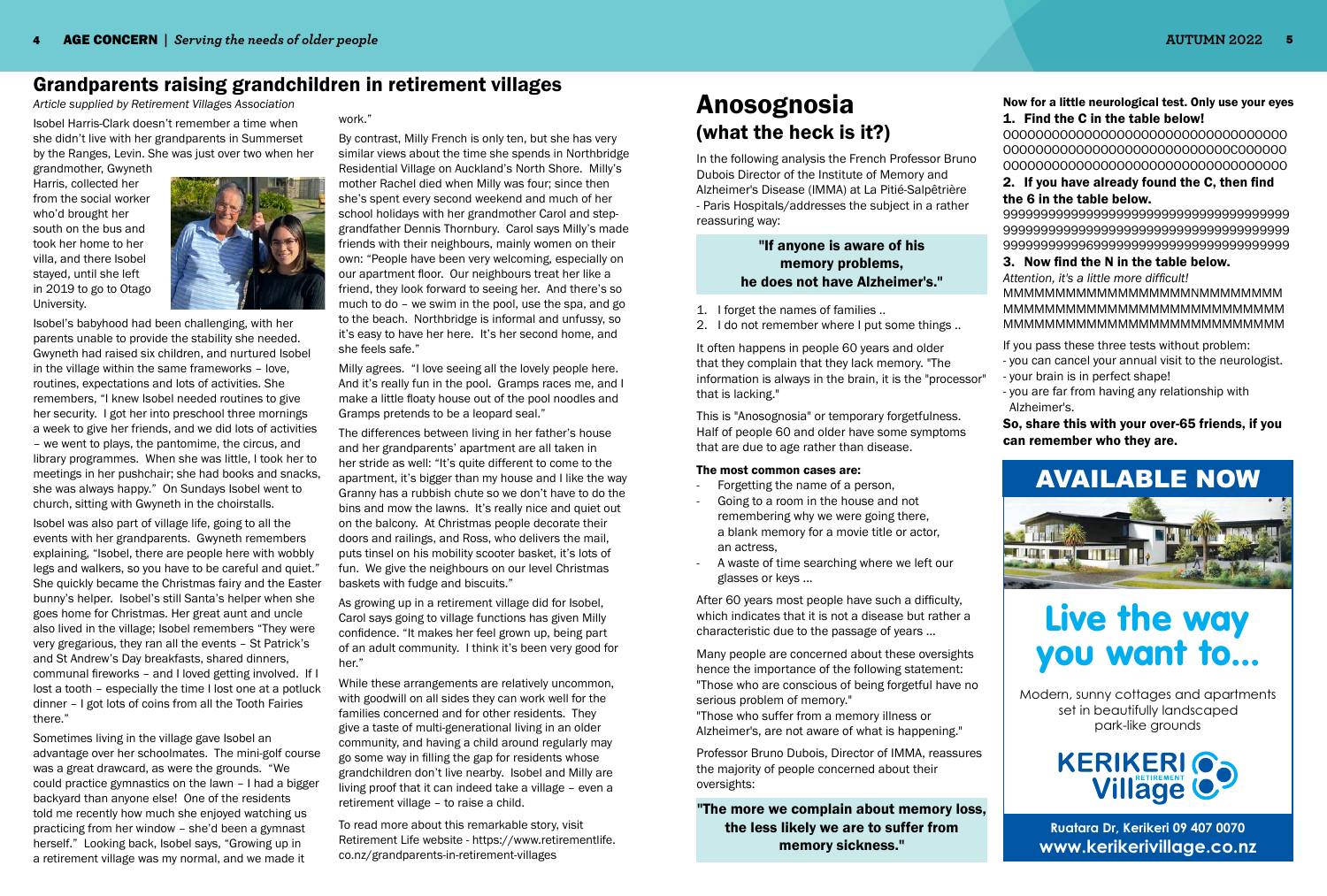**CALENDAR OF EVENTS** Feb-April 2022

**MONDAY** Lawyers Clinic - 12pm - 1pm *(First Monday of every month)*

**TUESDAY** Senior Strength & Balance 11am - 12pm

#### **WEDNESDAY**

Gardening group - 9.30am - 10.30am Digital Learning for Seniors - 12pm - 2pm

**THURSDAY** Kaikohe Strength & Balance - 10am - 11am Nia Young at Heart - 11am - 12pm

### Age Concern Mid North TIM TAM TRUFFLES Makes about 30

#### FRIDAY

Digital Learning for Seniors - 10am - 12pm Meet & Greet - 10am - 12pm *(Last Friday of every month)* 

Please note: *Lawyers Clinic and Digital Learning is by appointment only.*



People born in the 50's have lived in 7 decades, 2 centuries & 2 millenniums. We had the best music, fastest cars, Drive-in theaters, soda fountains & happy days. And we are not even that old yet, we're just that cool.



Two (2) packets Tim Tam Biscuits (original are best) 250g Anchor Cream Cheese – (original important) or 250g Philadelphia (original - the packet keeps longer in the fridge) 1 Tablespoon Icing Sugar Coconut - (to roll in)

#### METHOD

Place Tim Tams in food processor (one packet at a time) and process until like breadcrumbs. Put into a bowl and mix in the icing sugar and then the cream cheese and mix all together.

Take out teaspoon lots and roll into balls, and then roll in coconut.

Place in a container and freeze in freezer until ready to use.

These keep for a long time in the deep freeze – and you can use either a few at a time or as many as you want as the rest keep well.

Can eat straight out of freezer.

# Deep thought of today: When you clean out a vacuum cleaner.

You become a vacuum cleaner.

# CHRISTMAS DINNER